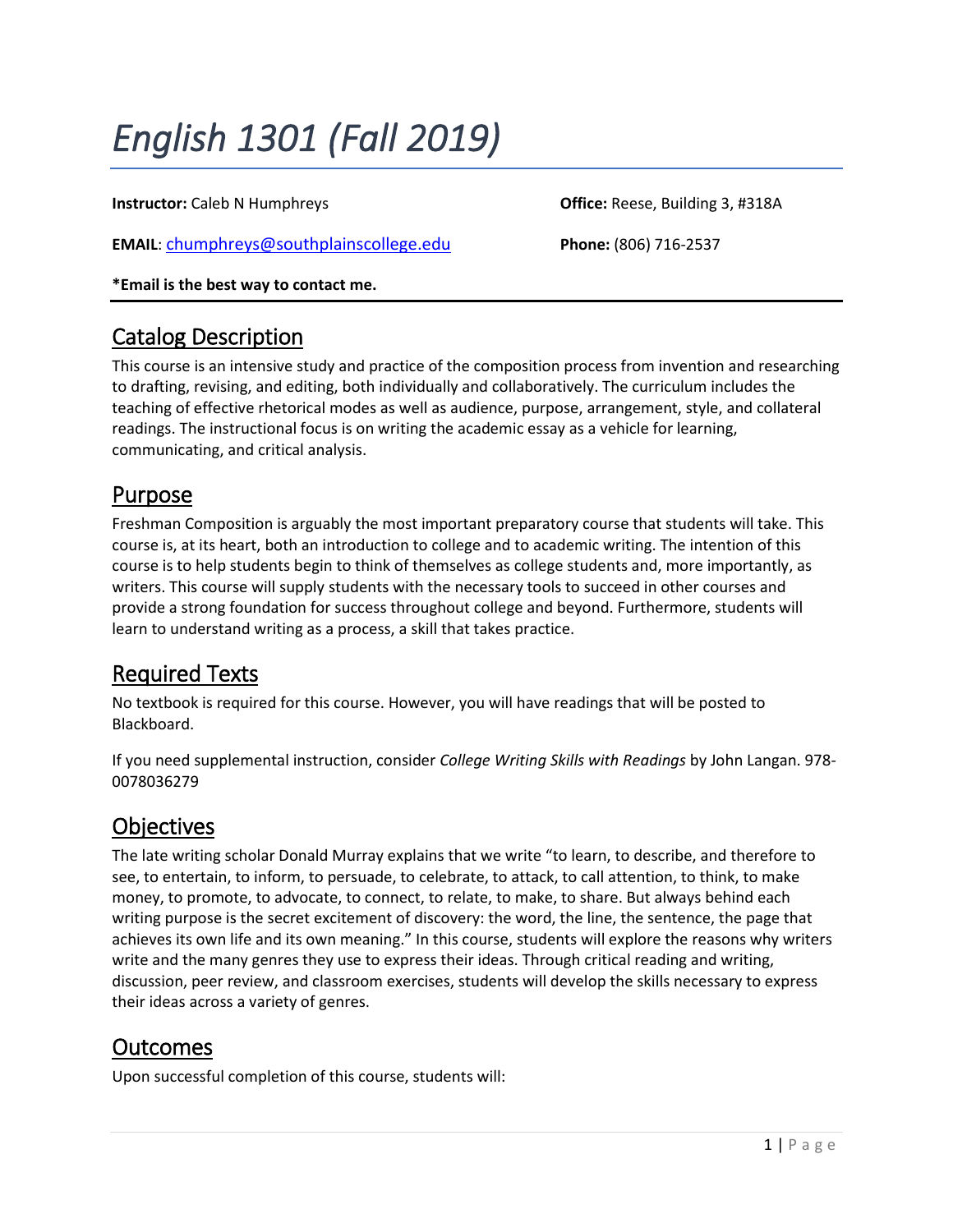- 1. Demonstrate knowledge of individual and collaborative writing processes.
- 2. Exhibit logic, unity, development, and coherence to create essays.
- 3. Develop ideas with appropriate support and attribution.
- 4. Write in a style appropriate to audience and purpose.
- 5. Read, reflect, and respond critically to a variety of texts.
- 6. Use American English, with an emphasis on correct grammar, parallelism, punctuation, spelling, and mechanics, in language appropriate for academic essays.
- 7. Write a minimum of six 500-word essays.

### Essays

Students will write six essays. Good writing is a process and the essays must show evidence of this process. Essays written in this course will start in draft form. The first draft of an essay will only be graded for completion. This will give students the chance to practice the writing process and to improve on the essay through workshopping with peers, suggestions from the instructor, and self-analysis. The second draft will be graded.

### Grading of Course Work

| <b>Grammar Quizzes</b>        | 10% |
|-------------------------------|-----|
| <b>Personal Narrative</b>     | 10% |
| <b>Cause and Effect</b>       | 10% |
| <b>Advertisement Analysis</b> | 10% |
| Argument                      | 10% |
| Persuasive (Research)         | 20% |
| <b>Final Portfolio</b>        | 10% |
| <b>Process Work</b>           | 15% |
| Misc. Work                    | 5%  |

### Submitting Essays

You will submit papers and reading responses under the Writing Assignments tab on Blackboard.

- Papers must be saved and submitted as Microsoft Word files (.doc or .docx). These are the only formats that Turnitin will readily accept.
- **If I can't open your file, it will receive a zero.**
- All written work must be formatted according to MLA style.
- Once your paper has been graded, you will be able to view my feedback

### Grade Availability

As this is a Blackboard course, you will always have access to your current grades. Simply click on the My Grades link to view individual assignment grades and your current course grade. You should check your grades weekly.

### Grading Timeline

Essays may take up to two weeks (or sometimes more) to be graded. As soon as your essay is graded, it will be available under the My Grades tab. You can also review feedback for your essays.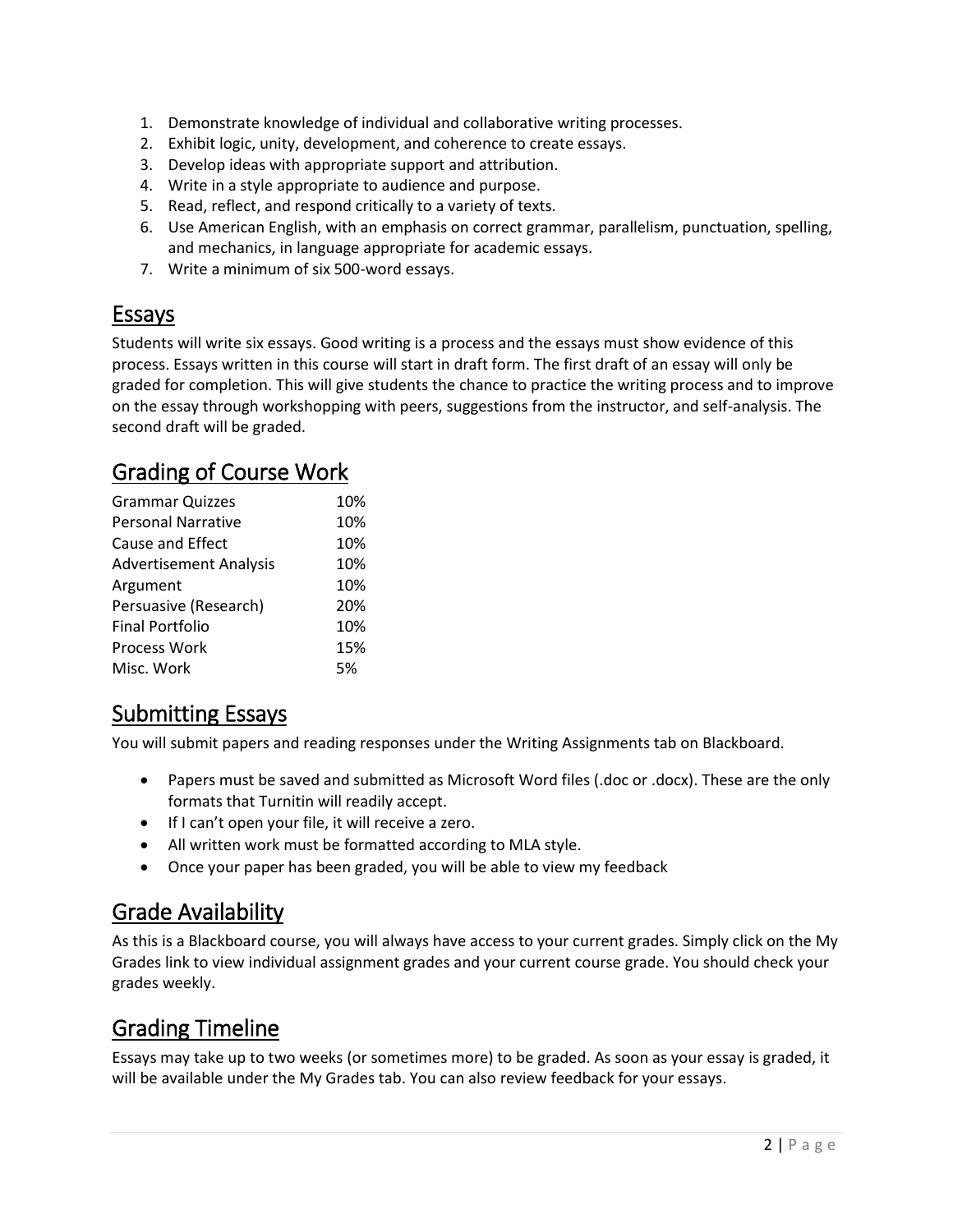### Late Work Policy

**Late work will not be accepted. All major assignments are listed on the schedule below and you have several weeks to work on each of these.** 

### Methods of Evaluation

Student work is evaluated by means of A, B, C, D, and F: Superior, Good, Average, Poor, and Unacceptable. Numerical grades are assigned for convenience in averaging grades only.

> $A - 90 - 100$ B – 80-89  $C - 70 - 79$  $D - 60 - 69$  $F - \odot$

Essays and writing assignments will be evaluated according to the following criteria:

- 1. Use of the conventions of standard grammar.
- 2. Use of the appropriate method of development for the assignment.
- 3. Use of the principles of unity and coherence.
- 4. Use of logical, factual arguments to advance the thesis of the assignment.

#### Attendance Policy

If you have not logged into the course by the fourth class day, your access to the course will be blocked and the Registrar's Office will remove you from the class roster. I recommend that you access English 1301 daily Monday through Thursday to complete the day's tasks or assigned readings. To be successful, do NOT procrastinate until the night before assignments are due.

#### Tips for Success

- 1. **Professional Writing.** Your written work and communication should reflect that you are in a composition course. All essays should be written in scholarly, Standard Academic English.
- 2. **Communicate.** If you do not understand the assignment, call or email me. I am here to help you! Try to contact me in a timely fashion. Do not email me the night before an assignment is due. I work hard to respond to emails within 24 hours, except on the weekends.
- 3. **Be Organized.** Give yourself enough time to complete each assignment. Do not fall behind in the course.
- 4. **Be Studious.** Internet courses require self-discipline, organization, and motivation. You need to set aside time each week to "attend" this class.

### Academic Integrity

The guidelines set forth in the South Plains College catalog will be followed. From the catalog:

**Cheating**: Dishonesty of any kind on examinations or on written assignments, illegal possession of examinations, the use of unauthorized notes during an examination, obtaining information during an examination from the textbook or from the examination paper of another student, assisting others to cheat, alteration of grade records, illegal entry or unauthorized presence in an office are examples of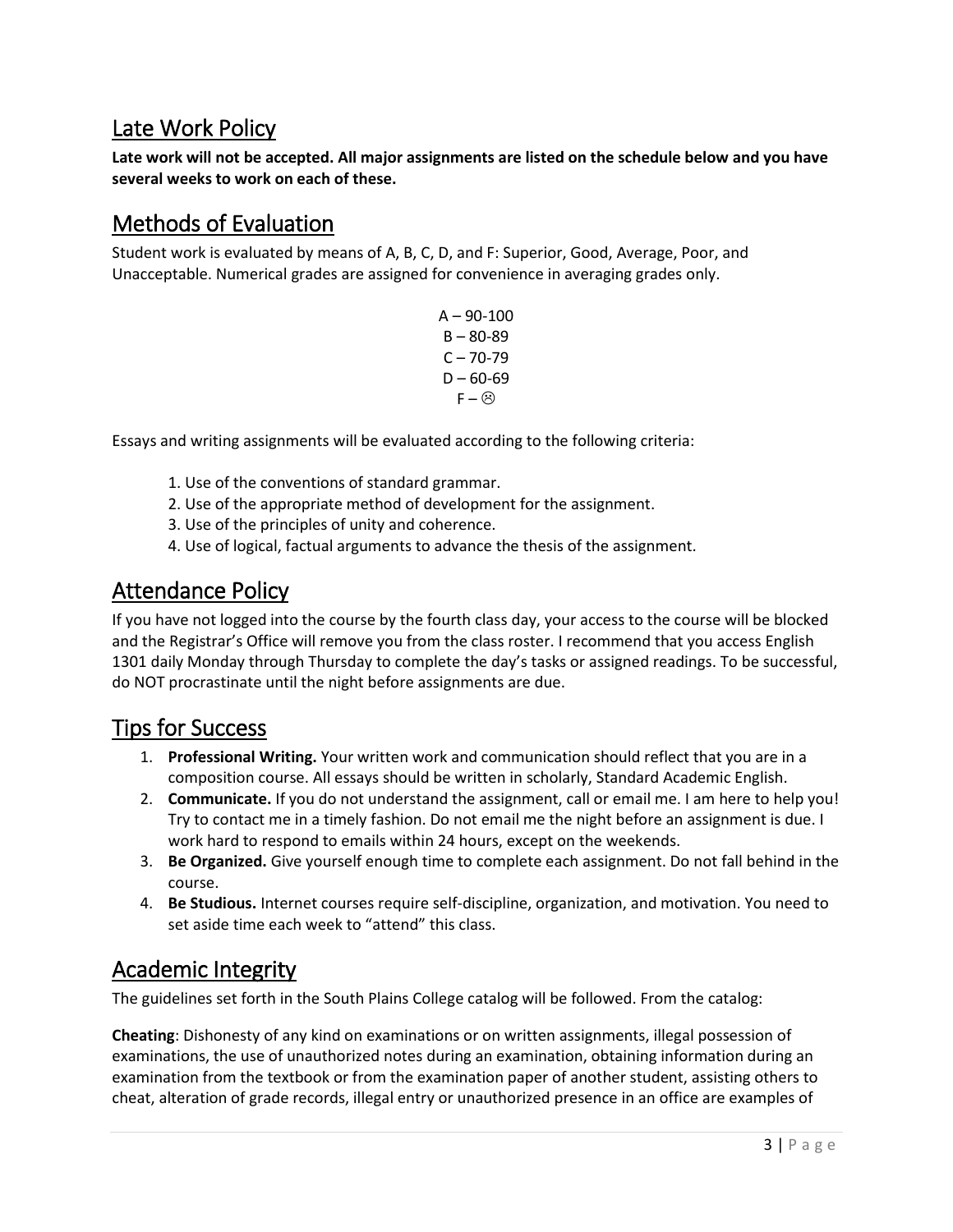cheating. Complete honesty is required of the student in the presentation of any and all phases of course work. This applies to quizzes of whatever length, as well as to final examinations, to daily reports and to term papers.

**Plagiarism**: Offering the work of another as one's own, without proper acknowledgment, is plagiarism; therefore, any student who fails to give credit for quotations or essentially identical expression of material taken from books, encyclopedias, magazines and other reference works, or from the themes, reports or other writings of fellow student, is guilty of plagiarism.

*Plagiarism* is another word for academic dishonesty and is a form of theft. All of the writing and the ideas in your writing (e.g., journals) must be your own. Any attempt to pass off the work of someone else as your own will result in an F for the course.

Failure to comply with this policy **will** result in a **'0'** (no credit) for the assignment and can result in an **"F"** for the course if circumstances warrant. Please note that essays cannot be "recycled" – reusing previous essays that you have written is still a form of academic dishonesty. All writing in this class must be new and original.

### Turnitin

All essays **MUST** be submitted to Turnitin via Blackboard. An unfavorable Turnitin report may result in a zero for the assignment. Failure to upload an essay to Turnitin will result in a zero for the written work, regardless of quality.

### Blackboard, Internet Access, and Word Processors

Blackboard is the website host for our class, where you are able to view and access homework, view and print out class *PowerPoint* lessons, check your grades, view the syllabus, and utilize additional links. You will need internet access and a word processor to complete your homework assignments. If you do not have a computer or reliable internet access, you will need to plan time into your weekly schedule to use the SPC computer labs on the Levelland, Reese, or ATC campuses or find a computer with reliable, fast internet access and a word processor that you can use on a regular basis. Access our Blackboard course from the SPC homepage: http://www.southplainscollege.edu/ or at: [https://southplainscollege.blackboard.com.](https://southplainscollege.blackboard.com/)

Frequently, you will need to view *PowerPoint* presentations and *Microsoft Word* files, as found under the *Course Content* tab. In order to fully participate in the course, you will need access to *Microsoft Office.* SPC provides *Office 365* for free for all students. You can download the programs here: [https://portal.southplainscollege.edu/studentservices/helpdeskinformationservices/Pages/Microsoft-](https://portal.southplainscollege.edu/studentservices/helpdeskinformationservices/Pages/Microsoft-Office-365.aspx)[Office-365.aspx.](https://portal.southplainscollege.edu/studentservices/helpdeskinformationservices/Pages/Microsoft-Office-365.aspx)

### Online Etiquette

Since you are college students, you are expected to conduct yourselves professionally. 1. Be Respectful. Show respect to yourself, your classmates, and your instructor. Be courteous and professional in all your written communication. Any student who displays rude or confrontational behavior will be permanently blocked from the course.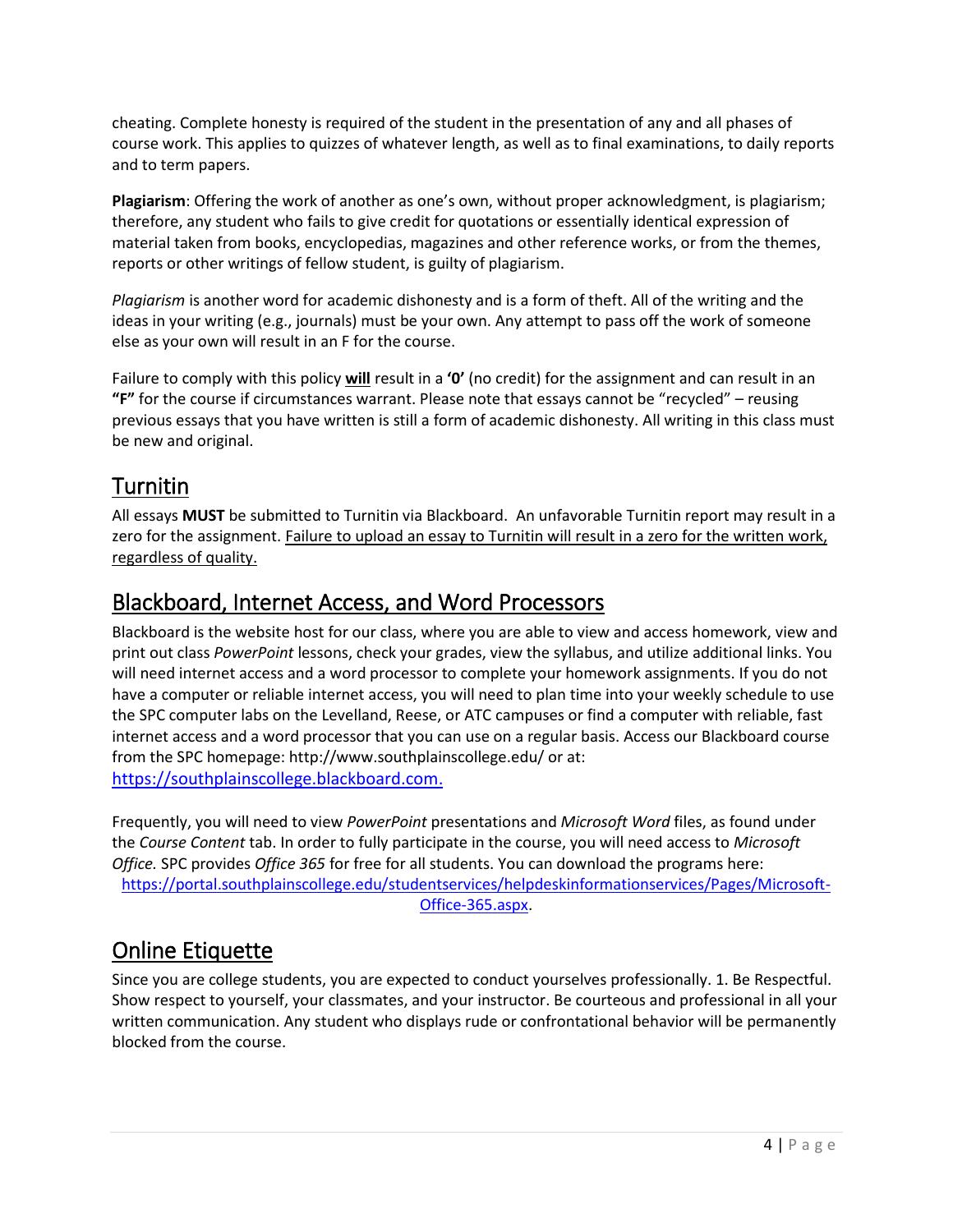### Note to Students with Disabilities

Students with disabilities, including but not limited to physical, psychiatric, or learning disabilities, who wish to request accommodations in this class should notify the Disability Services Office early in the semester so that the appropriate arrangements may be made. In accordance with federal law, a student requesting accommodations must provide acceptable documentation of his/her disability to the Disability Services Office. For more information, call or visit the Disability Services Office at Levelland (Student Health & Wellness Office) 806-716-2577, Reese Center (Building 8) 806-716-4675, or Plainview Center (Main Office) 806-716-4302 or 806-296-9611.

### Diversity Statement

In this class, the instructor will endeavor to establish and support an environment that values and nurtures individual and group differences and encourages engagement and interaction. Understanding and respecting multiple experiences and perspectives will serve to challenge and stimulate all participants to learn about others, about the larger world, and about themselves.

### Statement of Non-Discrimination

As your instructor, I do not discriminate on the basis of age, color, disability, ethnicity, gender, national origin, race, religion, sexual orientation, or veteran status. You can find SPC's Non-Discrimination Policy Statement online.

**\*I reserve the right to make changes in course policy at any time.**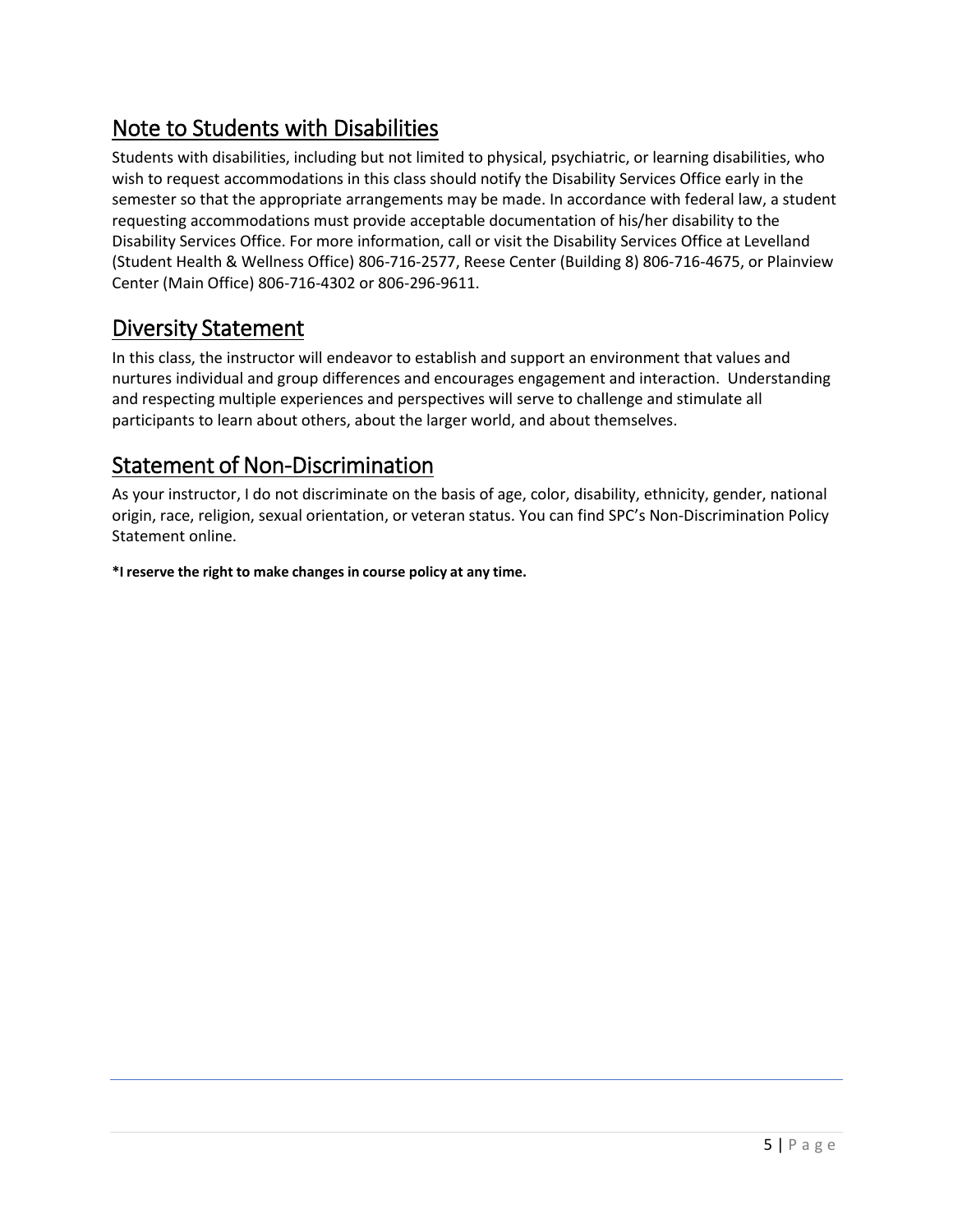## Schedule

Note: This is **NOT** your homework calendar; it is a **brief** overview of the material the course will cover. This is a tentative schedule, so the course may deviate from this if I deem it necessary. There will be weekly readings and assignments. **Only the major assignments are listed on the schedule.**

#### Week 1

**M, 8/26** – Welcome to 1301, Plagiarism, Email Writing

#### Week 2

**M, 9/2** – The Writing Process, Intro to Narrative

#### Week 3

**M, 9/9** – Thesis Statements, Supporting Details, Showing VS Telling, Intro to Peer Review

**Personal Narrative due Sunday by 11:59pm**

#### Week 4

**M, 9/16** – Intro to Cause/Effect, Critical Thinking, Analysis

#### Week 5

**M, 9/23** – Academic Essay Structure, Introductions, Topic Sentences and Outlining, Body Paragraphs, Reasoning and Support

#### Week 6

**M, 9/30** – Conclusions

**Cause and Effect due Sunday by 11:59pm**

#### Week 7

**M, 10/7** – Intro to Rhetoric, Audience and Purpose

#### Week 8